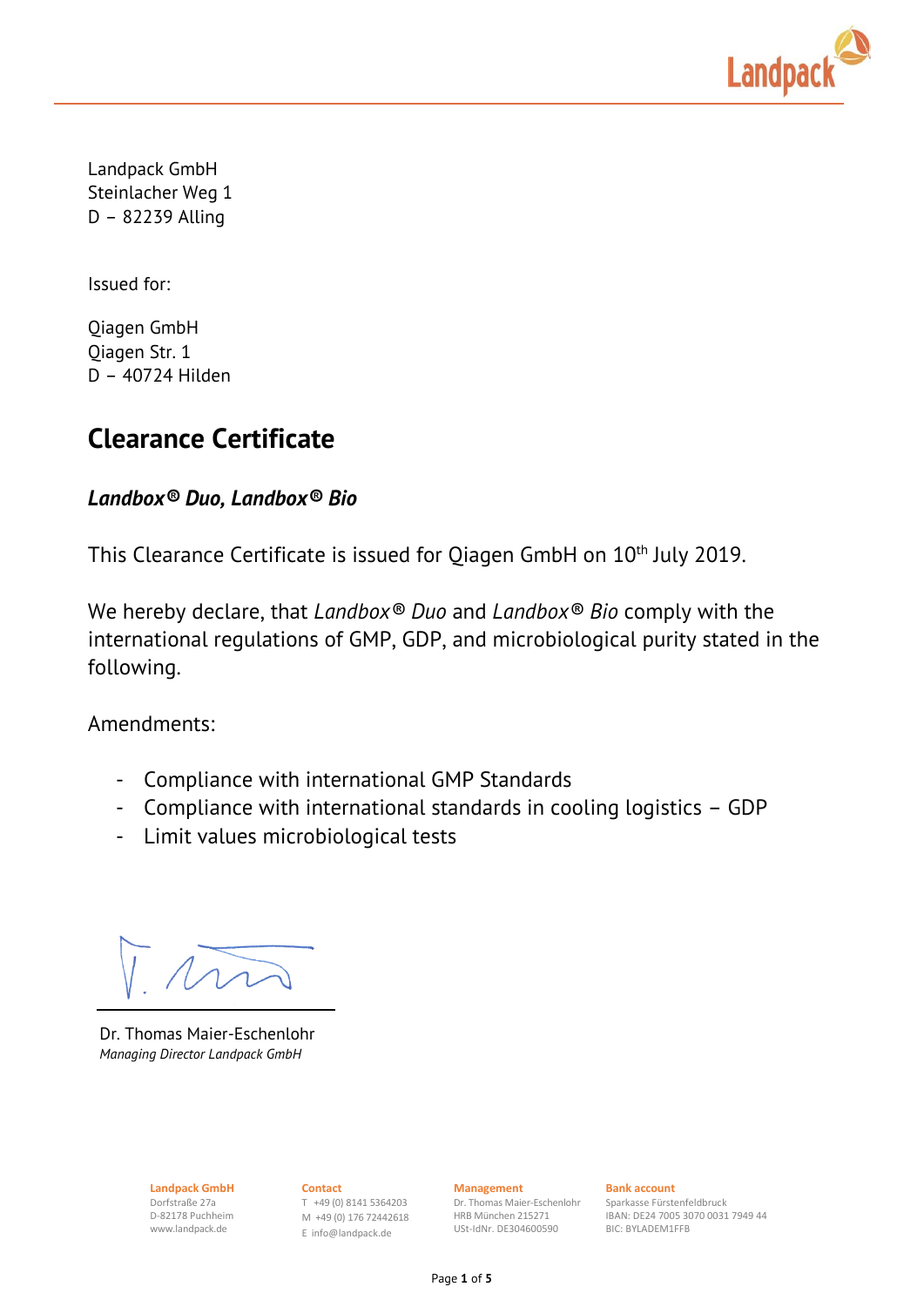

# **Compliance with international GMP Standards**

## **Production process**

We hereby declare, that *Landbox® Duo* and *Landbox® Bio* comply with the regulations of (EU) Nr. 1935/2004 as well as with the European plastics-regulation (EU) Nr. 10/2011.

All Landpack® boxes are produced in compliance with international standards in the production of packaging with high hygienic demands (GMP).

| NIN | EN 15593:2008      | Packaging - Hygienic management in the production of packaging with<br>high hygienic demands |
|-----|--------------------|----------------------------------------------------------------------------------------------|
|     | (EG) Nr. 2023/2006 | GMP - Regulation of Good Manufacturing Practice                                              |
|     | (EG) Nr. 1935/2004 | EU- Framework regulation for consumer goods                                                  |

## **Constituents**

To produce *Landbox® Duo* and *Landbox® Bio* insulation panels, no ingredients other than dry straw of food quality are used. The straw is de-dusted, cleaned of foreign bodies and treated with saturated steam more than 100 °C. For the steam process potable water is used.

### *Landbox ® Duo*

The used wrapping synthetic of *Landbox® Duo* complies with the regulation (EU) Nr. 10/2011. The following substances with restriction and/or specification are used in the synthetic:

| Substance name | <b>Restriction</b>          |
|----------------|-----------------------------|
| Octadecyl      | $SML = 6$ mg/kg             |
| Antioxidant    | $SML = 0.6 mg/kg$           |
| Antistatic     | Listed without restriction. |

Tests on the synthetic of *Landbox® Duo* by an accredited testing institute (ISEGA GmbH) have confirmed, that none of the specific migration limits are exceeded, as far as the tests carried out are concerned and the conventional conversion factor surface/volume of 6 dm²/kg food was used.

The migration total of the synthetic has been tested under the following conditions: 3 % Acetic-acid (10 days at 40 °C), 10 % Ethanol (10 days at 40 °C) and 95 % Ethanol (10 days at 40 °C). The migration total lies below the total migration limit of 10 mg/dm<sup>2</sup> without application of one of the permitted reduction factors.

Dorfstraße 27a D-82178 Puchheim www.landpack.de

**Landpack GmbH Contact Management Bank account** T +49 (0) 8141 5364203 M +49 (0) 176 72442618 E [info@landpack.de](mailto:info@landpack.de)

USt-IdNr. DE304600590

Dr. Thomas Maier-Eschenlohr HRB München 215271

Sparkasse Fürstenfeldbruck

IBAN: DE24 7005 3070 0031 7949 44 BIC: BYLADEM1FFB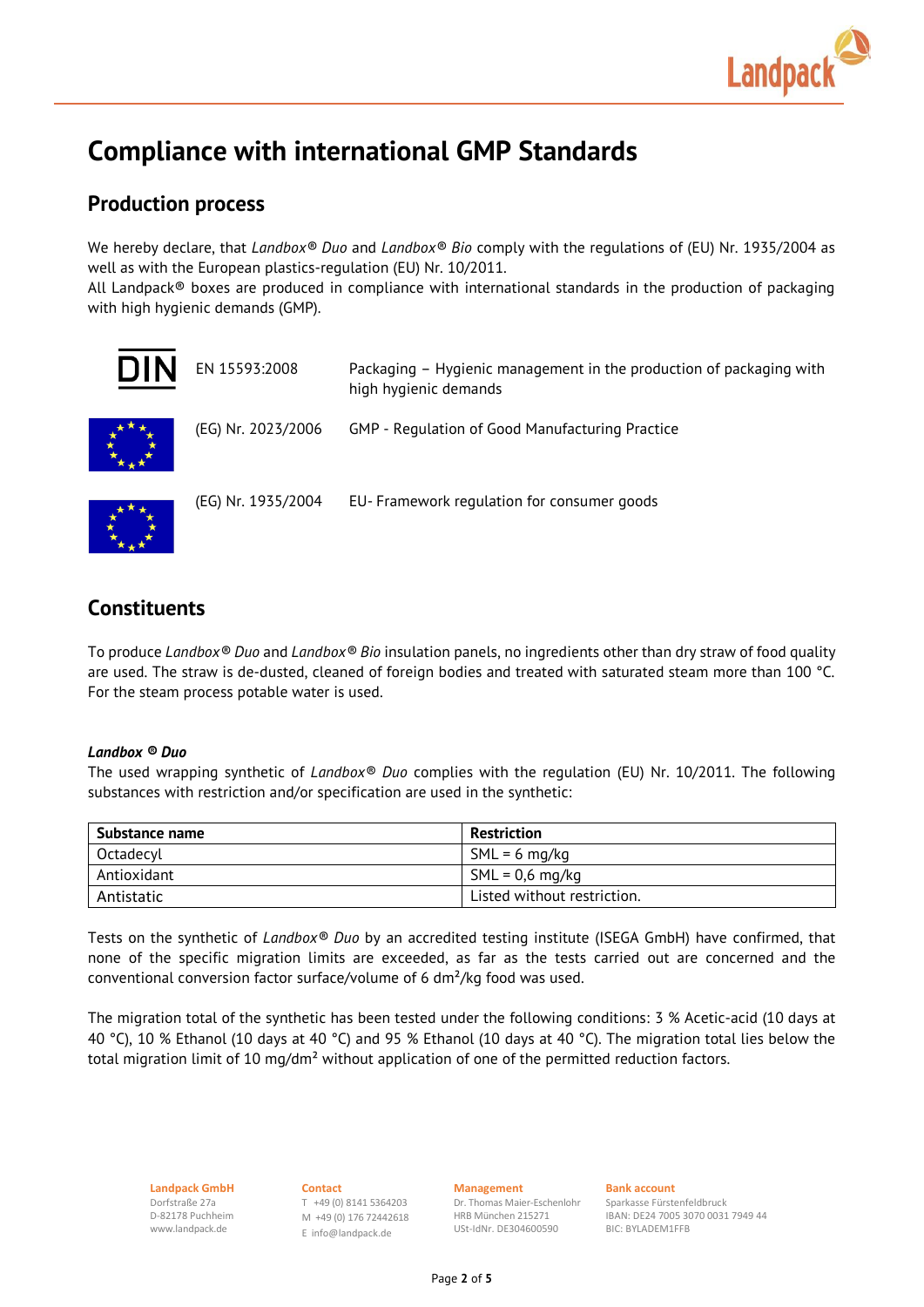

### *Landbox ® Bio*

The used wrapping synthetic of *Landbox® Bio* complies with the regulation (EU) Nr. 10/2011. The following substances with restriction and/or specification are used in the synthetic:

| Substance name                                       | <b>Restriction</b>                                   |
|------------------------------------------------------|------------------------------------------------------|
| PLA                                                  | PLA is listed as the monomer lactic acid in Annex 1, |
|                                                      | Table 1. No restriction.                             |
| Antistatic excipient                                 | $SML = 6$ mg/kg                                      |
| The maximum theoretical amount of the substance is   |                                                      |
| below the SML limit; therefore, a specific migration |                                                      |
| test is not required.                                |                                                      |
| Processing aid                                       | Listed without restriction.                          |

The main application of the synthetic of the *Landbox® Bio* is in the storage and preparation of food. Therefore, an independent total migration test of the synthetic with simulants A & B for the duration of 1 hour at 100 °C has been conducted. The results lie below the threshold of 10 mg/dm², based on 1 kg food with a migration of 60 mg/kg food. The tests have been carried out according to Smithers PIRA with a sample of 1 dm². Additionally, a total migration test of the synthetic in 95 % ethanol has been conducted for 40 days at 40 °C and with iso-octane for 2 days at 20 °C. The thresholds were complied with.

No "Dual-use"substances are used.

## **Scope of application**

This confirmation applies to the products supplied by Landpack and their use as specified. The conformity test was carried out in accordance with the above rules; the product then fulfils the legal requirements. In case of deviations from the intended use, the user is responsible for the conformity and suitability test.

The traceability of products under Regulation (EC) No 1935/2004 is ensured by the numbers affixed to the secondary packaging.

Dorfstraße 27a D-82178 Puchheim www.landpack.de

**Landpack GmbH Contact Management Bank account** T +49 (0) 8141 5364203 M +49 (0) 176 72442618 E [info@landpack.de](mailto:info@landpack.de)

Dr. Thomas Maier-Eschenlohr HRB München 215271 USt-IdNr. DE304600590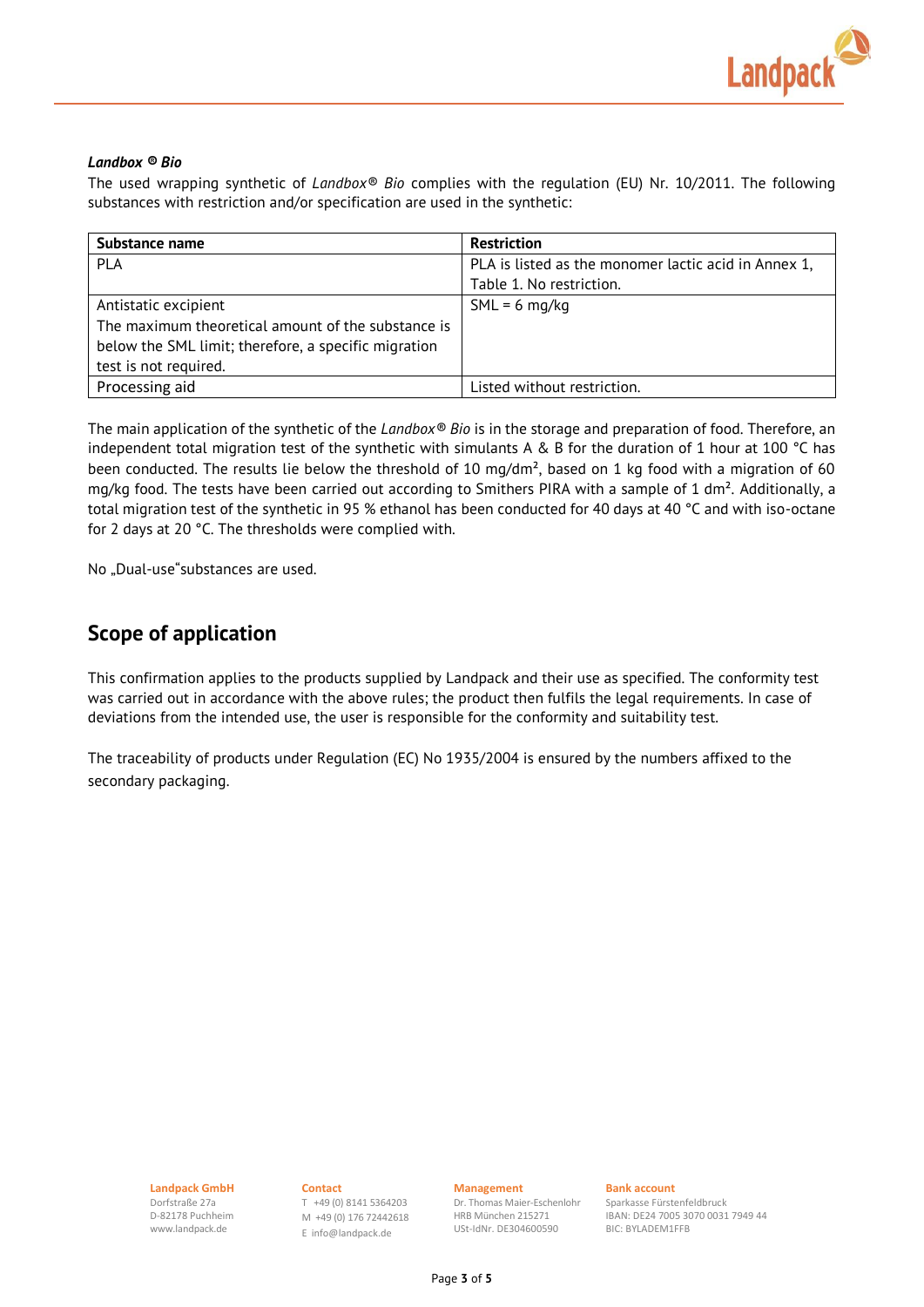

# **Compliance with international standards in cooling logistics - GDP**

*Landbox®Bio* and *Landbox®Duo* have been pre-qualified according to (EU) Nr. 2001/83/EC. Compliance with international standards in cooling logistics is assured:

| (EC) Nr.<br>2001/83<br>as well as its<br>amendments | Community code relating to medicinal products for human use                                                           |
|-----------------------------------------------------|-----------------------------------------------------------------------------------------------------------------------|
| <b>DIN</b><br>55545-1                               | Test method for packing with insulating properties                                                                    |
| $Z$ ista $7E 2010$                                  | Testing Standard for Thermal Transport Packaging Used in Parcel<br>Delivery System Shipment (winter / summer profile) |
| D3101-14<br><b>INTERNATIONAL</b>                    | Standard Test method for Thermal Insulation Performance of<br>Distribution Packages                                   |
| alno<br>NF S99 - 700                                | Method for qualifying thermal performance of isothermal and<br>refrigerated packaging for health products.            |

For proof please check the Performance Qualification Report.

This confirmation applies to the packaging method as recommended. The user is responsible for the actual packing method and further tests.

### **Storage conditions**

.

Based on flammability tests in accordance with DIN 4102-1, straw is considered as "normally flammable" and accepted as a building material of class B2. In a compressed form, it is concerned as building material of class B1. It can be stored like cardboard. For optimal storage conditions, the temperature in the warehouse should be between 15 and 20 °C with the relative humidity between 50 and 60 %. Under these conditions, a storage time of 6 months can be guaranteed.

Dorfstraße 27a D-82178 Puchheim www.landpack.de

**Landpack GmbH Contact Contact Management Bank account** T +49 (0) 8141 5364203 M +49 (0) 176 72442618 E [info@landpack.de](mailto:info@landpack.de)

Dr. Thomas Maier-Eschenlohr HRB München 215271 USt-IdNr. DE304600590